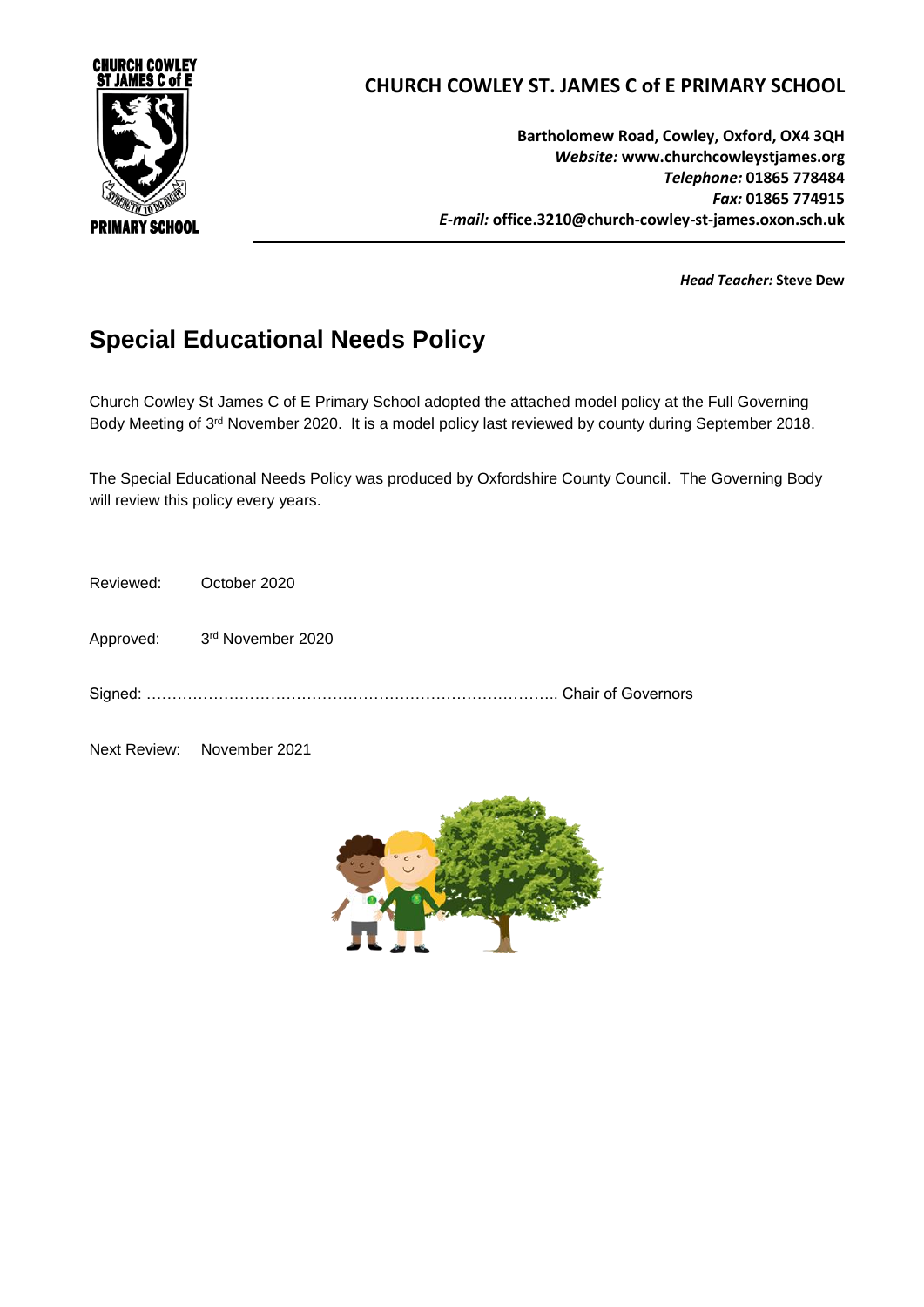# **SPECIAL EDUCATIONAL NEEDS POLICY**

# **CONTENTS**

# *SECTION A: SCHOOL ARRANGEMENTS*

- A1. Definition and Aims
- A2. Roles and Responsibilities
- A3. Coordinating and Managing Provision
- A4. Admission Arrangements
- A5. Specialisms and Special Facilities

#### *SECTION B: IDENTIFICATION, ASSESSMENT AND PROVISION*

- B1. Allocation of Resources
- B2. Identification, Assessment and Review
- B3. Curriculum Access and Inclusion
- B4. Evaluating Success
- B5. Complaints Procedure

#### *SECTION C: PARTNERSHIP WITHIN AND BEYOND THE SCHOOL*

- C1. Staff Development
- C2. Links with Other Agencies, Organisations and Support Services
- C3. Partnership with Parents/Carers
- C4. The Voice of the Child
- C5. Transfer Arrangements
- C6. Monitoring and Review

# SECTION A: SCHOOL ARRANGEMENTS

#### *A1. DEFINITION AND AIMS*

#### *Definition*

High-quality teaching that is differentiated and personalized will meet the individual needs of the majority of children. Some children need educational provision that is additional and different to this. This is special educational provision under Section 21 of the Children and Families Act 2014.

A child has special educational needs (SEND) if he or she has a learning difficulty or disability which calls for special educational provision to be made for him or her.

A child of compulsory school age has a learning difficulty or disability if she or he:

- has a significantly greater difficulty in learning than the majority of others of the same age, or
- has a disability which prevents or hinders him or her from making use of educational facilities of a kind generally provided for others of the same age in mainstream schools.

#### *Aims and objectives*

The Governors and staff of Church Cowley St James Church of England (C of E) Primary School recognise that all children have a right to a broad, balanced, relevant and differentiated curriculum. We aim to create a happy, educationally exciting and positive environment in which all pupils can develop to their full potential and become confident, independent individuals.

We aim to:

ensure that our curriculum is responsive to all children whatever their individual need;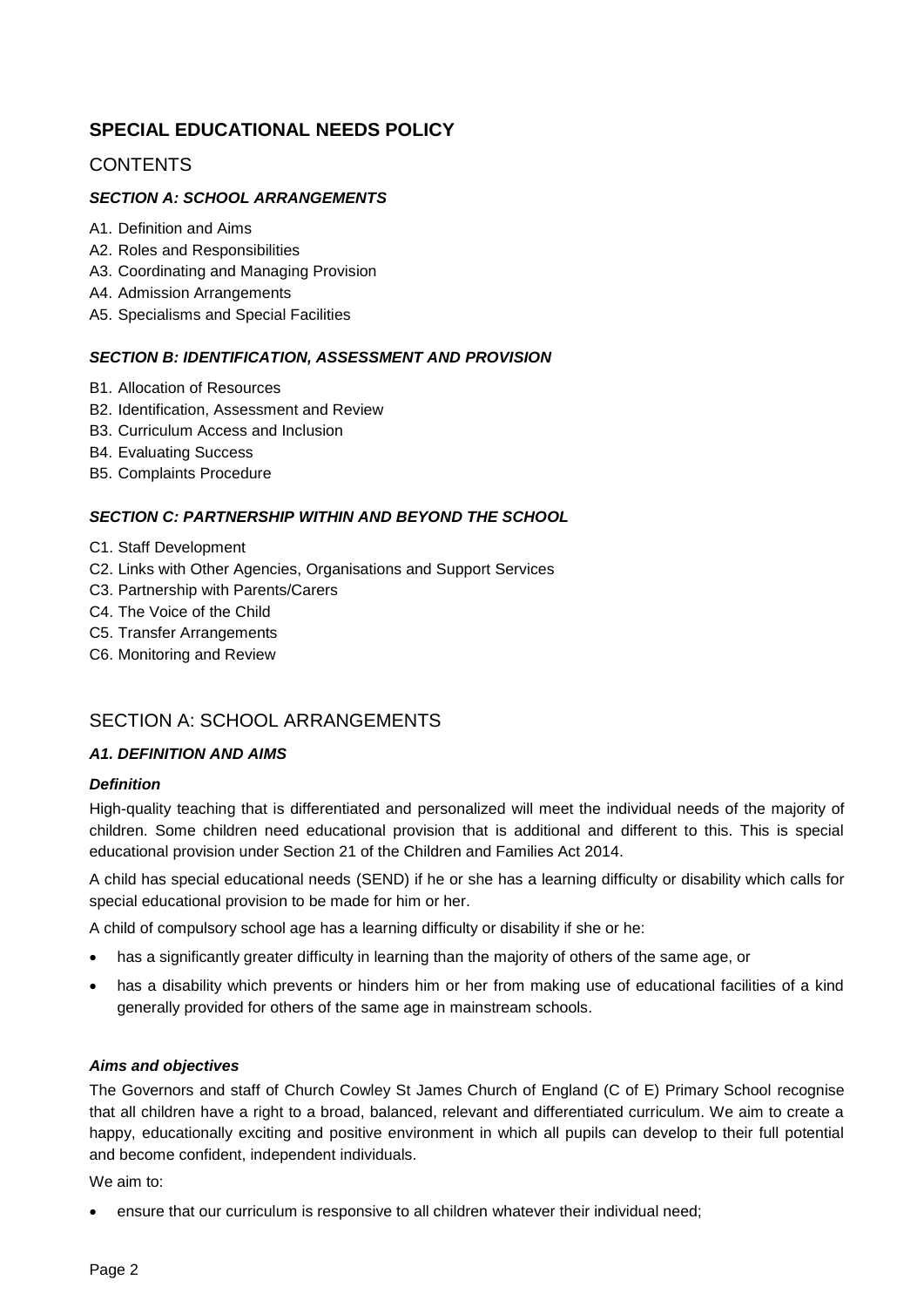- promote positive attitudes and individual confidence, ensuring all children experience success;
- identify, assess, record and regularly review pupils' special educational needs;
- encourage parents/carers to be involved in planning and supporting at all stages of their child's development; and
- make effective use of support services.

### *A2. ROLES AND RESPONSIBILITIES*

Provision for pupils with special educational needs is a matter for the school as a whole:

#### *Governors*

The Governors of the school, including with the Head Teacher, have a legal responsibility for overseeing all aspects of the school's work, including provision for children with special educational needs. They must do their best to ensure that the necessary provision is made for any pupil who has special educational needs. They should determine the school's general policy and approach to provision for children with special educational needs and establish the appropriate staffing and funding arrangements.

An appointed representative from the Governing Body must be actively involved, along with the Head Teacher and SENCo (see below), in the self-review of the provision for children with special educational needs and the implementation of this policy within the school.

### *Special Educational Needs Coordinator*

The Special Educational Needs Coordinator (SENCo) is Kate Dew. The SENCo works closely with all staff, the Head Teacher, parents/carers and outside agencies to ensure the best possible provision for children with special educational needs.

The SENCo is responsible for:

- overseeing the day-to-day operation of the School's SEN Policy;
- coordinating provision for children with SEN;
- ensuring the involvement of parents and carers from an early stage and liaising with parents/carers of pupils with SEN;
- advising on a graduated approach to providing SEN support, liaising with and advising other members of staff;
- helping to identify children with special educational needs, assessing and planning for progress;
- maintaining the school's special educational needs register;
- acting as the Designated Teacher for looked-after pupils with SEN;
- advising on the deployment of the School's delegated budget and other resources to meet pupils' needs effectively;
- liaising with early-years providers, other schools, educational psychologists, health and care professionals, and independent or voluntary bodies;
- being a key point of contact with external agencies, especially the local authority and its support agencies;
- liaising with potential and next providers of education to ensure pupils and their parents/carers are informed about their options and that smooth transitions are planned;
- managing teaching assistants in liaison with Key Stage staff;
- supporting the professional development of teaching assistants; and
- liaising regularly with the appointed Governors' representative.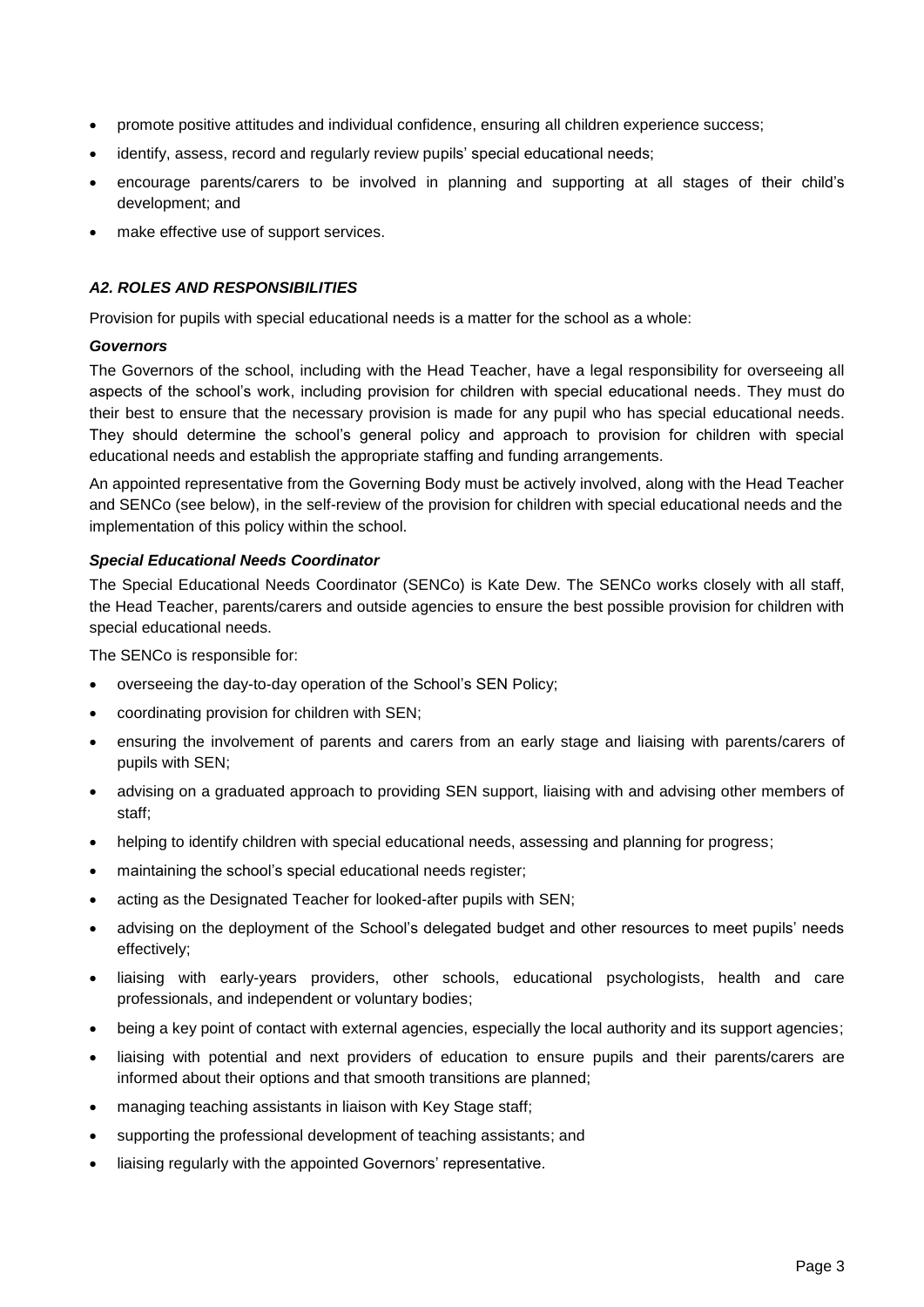## *Head Teacher*

The Head Teacher has overall responsibility for the management of provision for children with special educational needs, keeps the Governing Body fully informed and works closely with the SENCo to ensure that this provision is delivered.

### *Teaching Staff and Teaching Assistants*

Class teachers are involved in the development of the School's SEN Policy and implement the procedures for identifying, assessing and making provision for pupils with SEN, including planning for personalised learning. The identification of SEN is built into the overall approach to monitoring the progress and development of pupils. Class teachers are responsible for working with children on a daily basis and closely monitor children involved in interventions away from the main class. Teachers work closely with teaching assistants to plan and assess the impact of support and interventions and how they can be linked to classroom teaching.

### *A3. COORDINATING AND MANAGING PROVISION*

The Head Teacher and SENCo meet frequently to discuss SEN issues.

The SENCo meets with class teachers to give support and advice. SEN policy and provision are discussed regularly at both staff and phase meetings in order to raise the achievement of children with SEN. Special educational needs provision is an integral part of the School Development Plan. The SENCo oversees the provision using provision mapping. The SENCo meets regularly with the Teaching Assistants to review progress and to give advice, and also monitors the placement of Teaching Assistant support throughout the school. This is dependent on the SEN requirements and this placement may change as the needs of the children change. There is opportunity for informal daily contact between staff to discuss concerns.

Parents/carers are kept informed by class teachers and are encouraged to be involved in the support of their child wherever possible. The SENCo also regularly meets with parents/carers of pupils with an Education, Health and Care Plans and ensures that a formal annual review meeting takes place. Where there is a concern that parents/carers need extra support, staff refer them to the Home School Link Workers. If the situation becomes more worrying, the Early Help Assessment framework (EHA) process is used to identify areas for change and engage support from other professionals. Please refer to the Child Protection Policy.

# *A4. ADMISSION ARRANGEMENTS*

Church Cowley St James C of E Primary School strives to be a fully inclusive school. It acknowledges the range of issues to be taken account of in the process of development. All pupils are welcome, including those with special educational needs, in accordance with the Local Authority Admissions Policy. According to the Education Act 1996 (Section 316), the school will admit a child with a statement or Education, Health and Care Plan subject to the wishes of their parent/carer unless this is incompatible with the efficient education of other children, and there are no reasonable steps that can be taken to prevent the incompatibility.

# *A5. SPECIALISMS AND SPECIAL FACILITIES*

Children's specific needs are discussed with parents/carers when admission to the School is requested. The previous school and support agencies are contacted where appropriate. All staff have responsibility for teaching children with learning difficulties/disabilities and should any specialist advice be required, this will be arranged.

The school has access for wheelchairs. Suitable toilet facilities are available. Where a child has a disability, the SENCo and class teachers make sure that all adults are informed about effective management strategies and that other children are made aware as appropriate. Advice is sought from outside agencies on how best to provide for the child's needs and this advice is accessible to the adults working with the child through the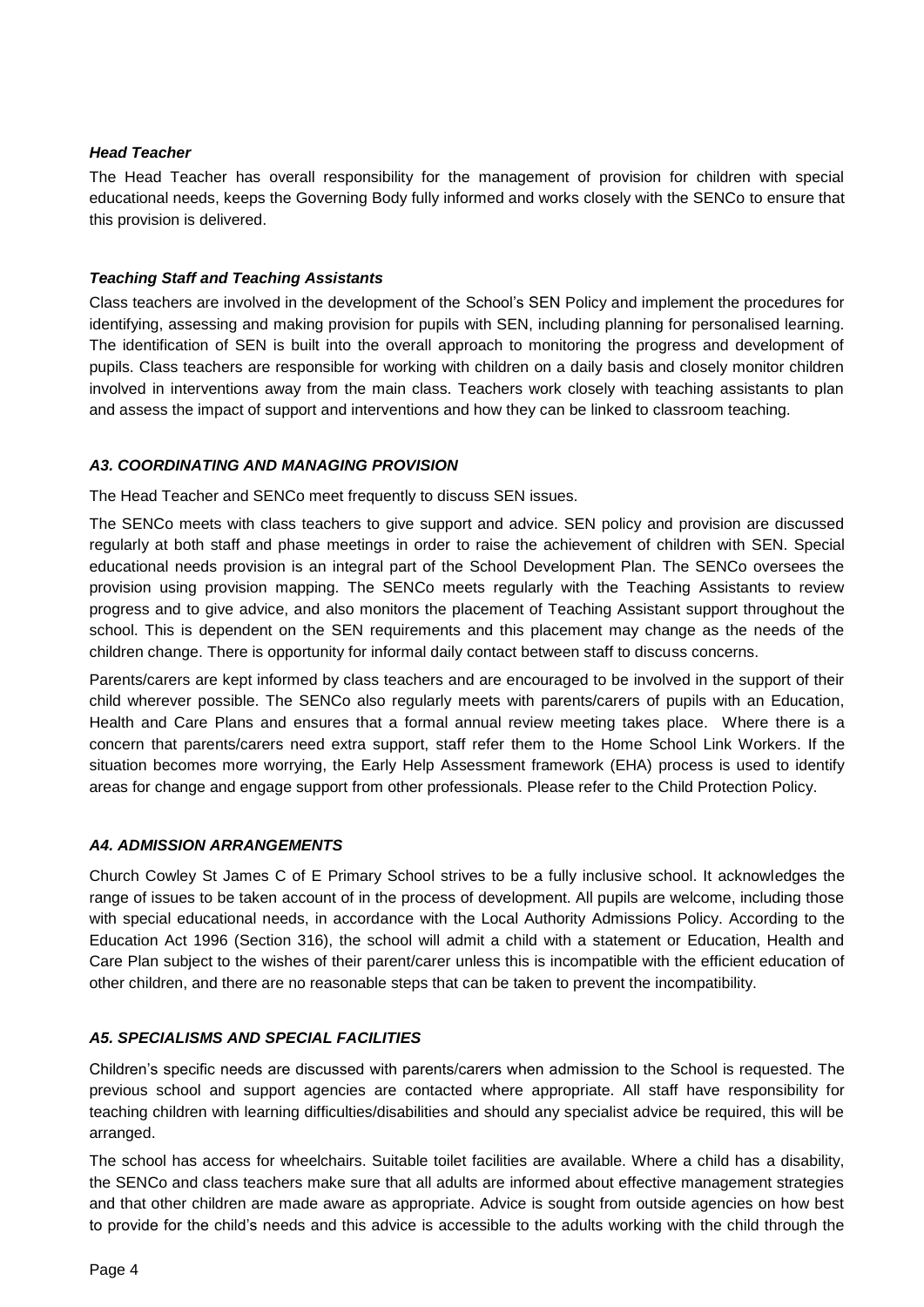SEN files. Arrangements are made to allow as much independence as possible, but with support available as and when necessary (see Health and Safety Policy).

The SENCo and appointed Governor with responsibility for Special Educational Needs liaise regularly to discuss provision within the school for all children with SEN.

#### *Specialist training among the staff*

Staff training is undertaken in various aspects of SEN according to the needs of the children to ensure that the provision made, and the support given, to pupils is appropriate and effective. The training needs of staff, including Teaching Assistants, are reviewed as part of the continuing professional development (CPD) process in the school.

# SECTION B: IDENTIFICATION, ASSESSMENT AND PROVISION

# *B1. ALLOCATION OF RESOURCES*

All schools in Oxfordshire receive funding for pupils with SEN in three main ways:

- The base budget (element 1 funding) covers teaching and curriculum expenses as well as the cost of the SENCo.
- The notional SEN budget (element 2 funding) covers the additional educational support required.
- Specific funds may be allocated to pupils with Statements or Education, Health and Care Plans.

Church Cowley St James C of E Primary School, as part of normal budget planning, has a strategic approach to using resources to support the progress of pupils with SEN. The School provides additional support up to the nationally prescribed threshold per pupil per year. Where the cost of special educational provision required to meet the needs of an individual pupil exceeds this threshold, the School is not expected to meet the full costs of more expensive special educational provision from its core funding and the Local Authority may provide top-up funding.

# *B2. IDENTIFICATION, ASSESSMENT AND REVIEW*

The progress of the children is assessed at regular intervals by staff as part of the school's tracking process (see the Monitoring and Assessment Policy and Equal Opportunities Policy). Where progress is slow, the first response is high-quality, targeted teaching. Slow progress and low attainment do not necessarily mean that a child has SEN.

All those working with children are alert to emerging difficulties and respond early. In deciding whether to make special educational provision, the Head Teacher and SENCo consider all the information gathered from within the school about the pupil's progress, alongside national data and expectations of progress.

Where more specific assessment is deemed to be necessary, this will be carried out by the SENCo and may involve other professionals from outside the school. The information gathering will include an early discussion with the pupils and their parents/carers. Church Cowley St James C of E Primary School recognises that parents/carers know their children best and the School will ensure that it listens to and understands when parents/carers express concerns about their child's development. Consideration of whether special educational provision is required starts with the desired outcomes, including expected progress and attainment, alongside the views and wishes of parents/carers.

When a child is identified as needing SEN support, the School employs a graduated approach of Assess-Plan-Do-Review, adopting the recommended model for Special Educational Needs as set out in the Code of Practice (DfE, 2014). The Local Authority SEN Guidance is used for the identification of, assessment of and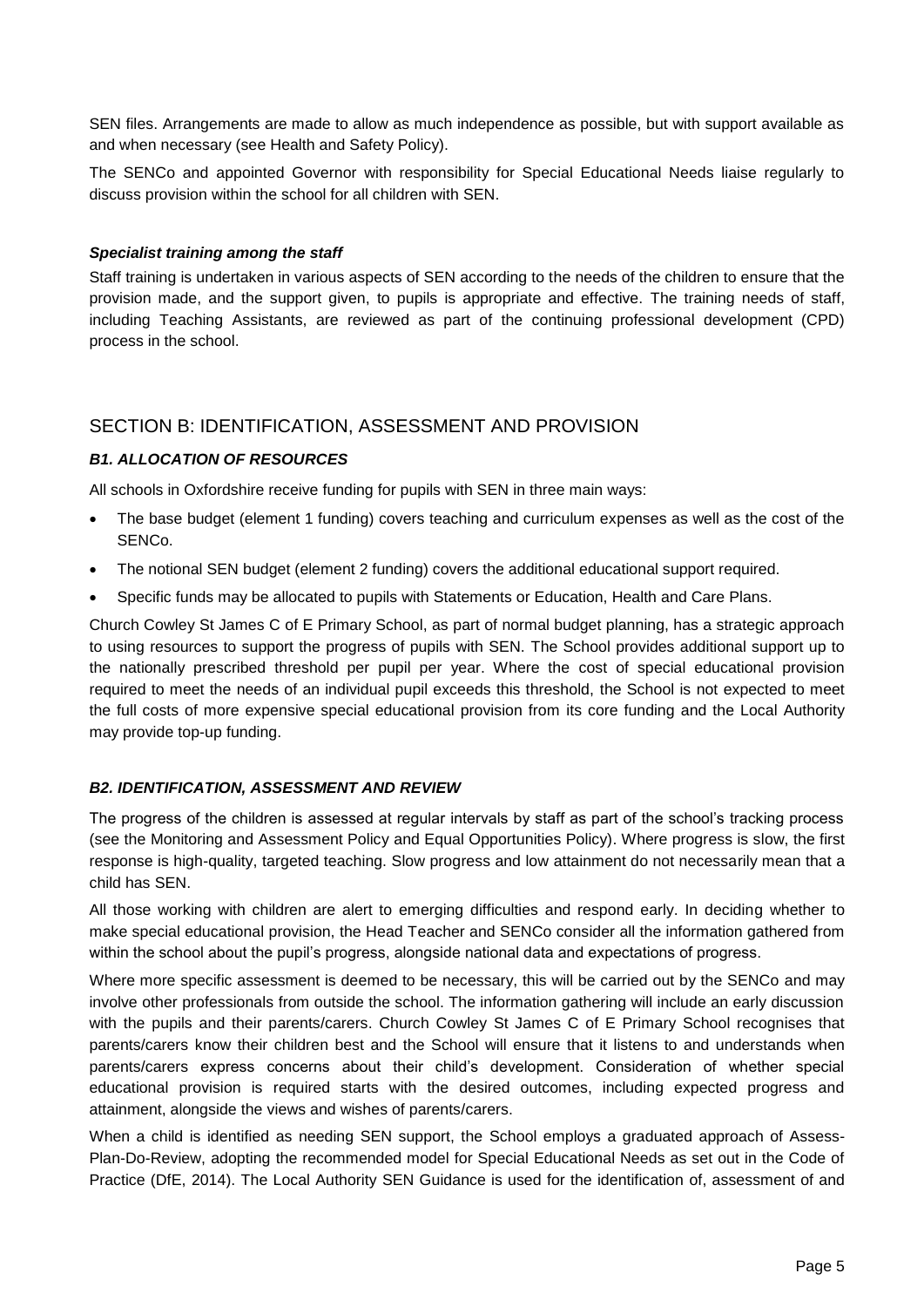provision for SEN, and the forms provided are used for record-keeping. A register of pupils with SEN is kept as a legal requirement.

Criteria for identifying SEN may include:

- a child's early history and/or parental concern;
- a low entry profile;
- a low Foundation Stage profile;
- a pupil's lack of progress despite receiving a differentiated curriculum:
- a low achievement in the National Curriculum, *i.e.* significantly below the suggested level for their age;
- a requirement for greater attention in class due to behavioural/learning difficulties; and/or
- a requirement for specialist material/equipment or support for sensory/physical problems.

The SENCo and the class teacher, together with specialists and involving the pupils and parents/carers, will consider a range of teaching approaches, appropriate equipment, strategies and interventions in order to support the child's progress. Desired outcomes are agreed and progress is reviewed regularly.

Where, despite the School providing SEN support, a child has not made expected progress, the School and parents/carers may consider requesting an Education, Health and Care assessment by the Local Authority. The Local Authority will expect to see evidence of action already taken by the school as part of SEN support.

Reviews of children with SEN support are held every other term and are led by the class teacher. They provide an opportunity for parents/carers to share their concerns and, together with the child and the class teacher, to agree aspirations.

#### *Provision*

Provision for children with SEN is additional to or different from provision provided as part of the School's usual differentiated curriculum and strategies. It is a graduated response to children's individual needs. Such provision is recorded in the SEN Pupil Profile.

#### *Categories of Special Educational Need*

Children's needs and requirements fall into four broad areas, but individual pupils may well have needs which span two or more areas. For example, a pupil with general learning difficulties may also have communication difficulties or a sensory impairment.

| $\bullet$ | Communication and Interaction Difficulties:       | Speech, language and communication needs,<br>Autistic Spectrum Disorder including Asperger's and<br>Autism                                                                             |
|-----------|---------------------------------------------------|----------------------------------------------------------------------------------------------------------------------------------------------------------------------------------------|
| ٠         | Cognition and Learning Difficulties:              | General learning difficulties<br>Specific learning difficulties e.g. dyslexia, dyspraxia,<br>dyscalculia                                                                               |
| $\bullet$ | Social, Emotional and Mental Health Difficulties: | Behaviours reflecting underlying mental health<br>difficulties e.g. anxiety, depression, attention deficit<br>disorder, attention deficit hyperactive disorder,<br>attachment disorder |
| $\bullet$ | Sensory and/or Physical Difficulties:             | Hearing Impairment,<br>Visual impairment,<br>Physical disability,<br>Multi-sensory impairment                                                                                          |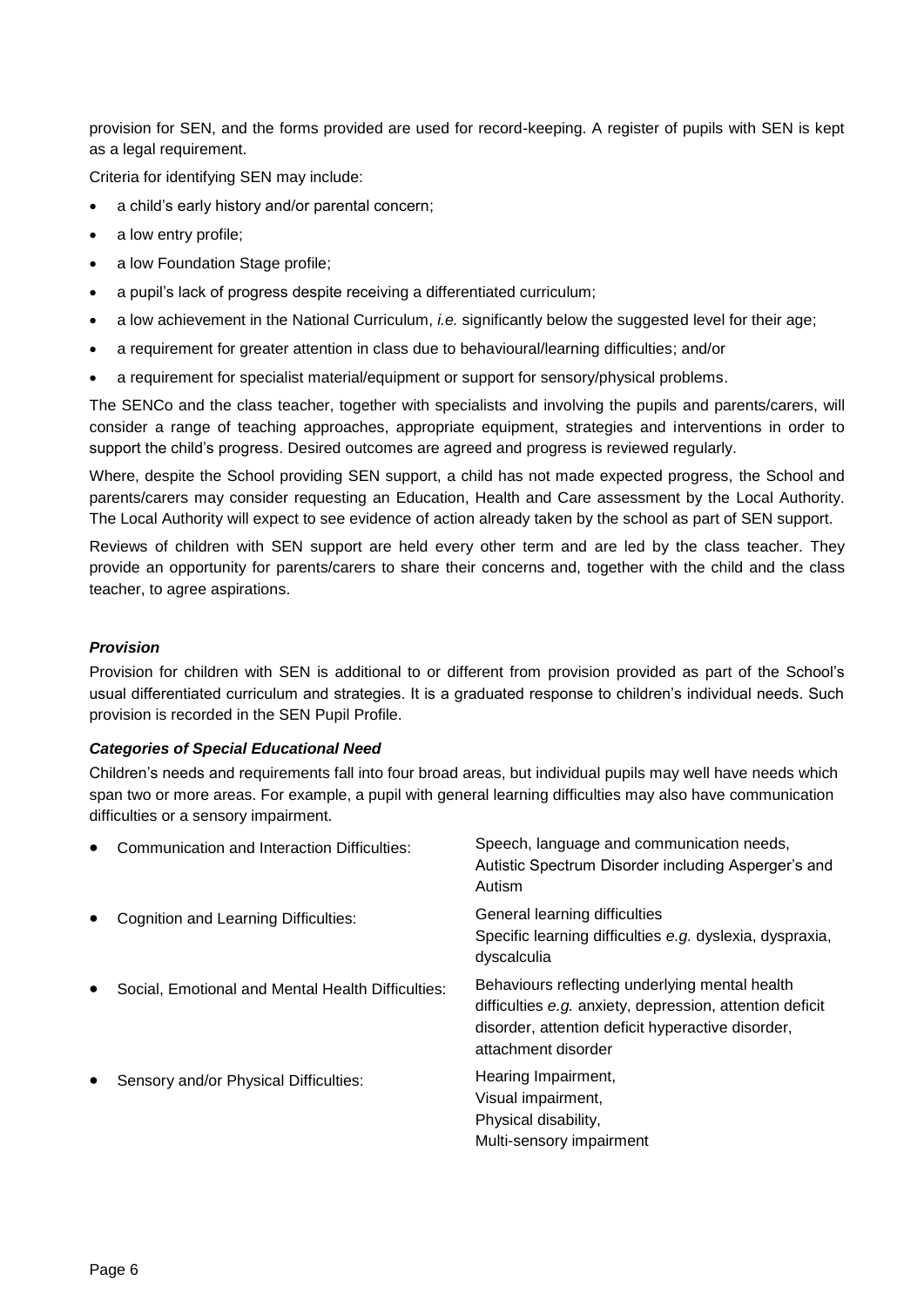### *Supporting pupils with medical conditions*

Where children with SEN also have medical needs, their provision is planned and delivered in a co-ordinated way with the Individual Health Care Plan (IHCP). The School has regard for the statutory guidance on supporting pupils at school with medical conditions (DfE, 2014), see the School's Medical Needs Policy.

## *B3. CURRICULUM ACCESS AND INCLUSION*

Church Cowley St James C of E Primary School strives to be an inclusive school, engendering a sense of community and belonging through:

- its inclusive ethos;
- its broad and balanced curriculum for all pupils;
- its systems for early identification of barriers to learning and participation; and
- its high expectations and suitable targets for all children.

### *B4. EVALUATING SUCCESS*

Parents/carers, staff and pupils meet regularly, both formally and informally, to plan outcomes, revise provision and celebrate success. The success of the School's SEN Policy and provision is evaluated through:

- monitoring of classroom practice by the SENCo and subject coordinators;
- analysis of pupil tracking data and test results, both for individual pupils and for cohorts;
- monitoring of value-added data for pupils on the SEN register;
- monitoring of procedures and practice by the appointed SEN Governor three times per year;
- School self-evaluation procedures;
- monitoring the quality of pupil trackers and review meetings; and
- the School Improvement Plan.

#### *B5. COMPLAINTS PROCEDURE*

If a parent or carer is concerned about SEN provision for their child, initial contact should be made with the class teacher. A meeting will be arranged, which may include the Head Teacher and/or SENCo, to discuss the concern. Parents/carers can also request an appointment with the Head Teacher directly. The Parent Partnership Service is available to support parents/carers in meetings concerning their child's progress and welfare.

In the event of a formal complaint concerning SEN provision, parents/carers are advised to contact the Head Teacher and to follow the Oxfordshire Local Authority procedure in the first instance. Parents/carers may also contact the Governing Body. Government publications regarding parents' and carers' rights are available from the School.

# SECTION C: PARTNERSHIP WITHIN AND BEYOND THE SCHOOL

#### *C1. STAFF DEVELOPMENT*

All of the staff at CCSJ are committed to gaining further training and expertise in the area of Special Educational Needs. Current training includes school-based whole-school INSET, training sessions for Teaching Assistants and lunchtime supervisors, SENCo and Teaching Assistant group meetings, attendance at County meetings and the reading and discussion of documents on SEN. Individual staff development is provided by various higher education institutions. Staff meetings are arranged to respond to the particular needs of the School.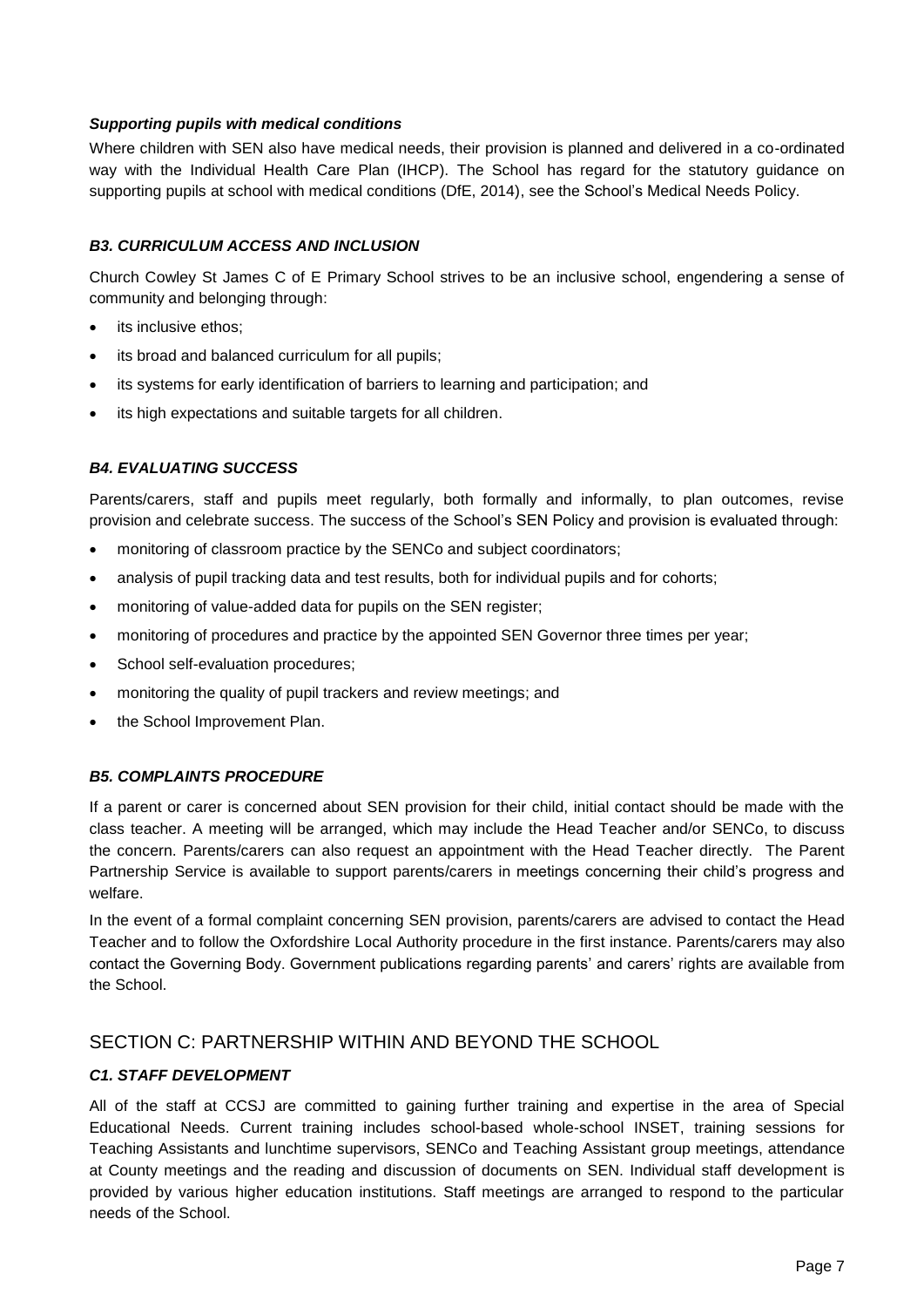Arrangements for the induction of Newly Qualified Teachers and new staff into the School's SEN Policy and procedures are detailed in the Staff Handbook.

## *C2. LINKS WITH OTHER AGENCIES, ORGANISATIONS AND SUPPORT SERVICES*

The School is able to call upon the expertise of a wide range of support services. These support services are consulted after consultation with the Head Teacher or SENCo, and with the full agreement of parents/carers. For assessment and advice from most of these services a request form must be filled in first, then additional information may be required e.g. the service's own checklist, and information about strategies already in use. The SENCo holds contact addresses and request forms for other agencies and support services.

### *C3. PARTNERSHIP WITH PARENTS/CARERS*

The School believes that good communication between parents/carers and staff is essential in order to share knowledge and expertise about children. This is especially important in enabling children with special educational needs to achieve their potential. Parents/carers are always welcome to visit the school to discuss any concerns about their child with the class teacher at any mutually agreed time. There is opportunity for parents/carers to discuss their child's needs, progress and strengths at Parent Consultation Evenings and Special Needs Review meetings. Parents/carers are involved in the initial identification of their child's needs and are always part of the review process to monitor provision and progress. Wherever possible, parents/carers are involved in any strategies instigated, and we aim to support parents/carers with their child's difficulties as necessary. Parents/carers are consulted and their permission is sought before involving outside agencies in the assessment of their child's progress and/or behaviour. Information about the Parent Partnership Service is given to parents/carers so that they may use it if they wish. Information is also available from the School for parents/carers of children with learning difficulties/disabilities.

Parents/carers have the right of access to records concerning their child.

#### *C4. THE VOICE OF THE CHILD*

All children are encouraged to participate in discussions about their learning and to feel that their views are valued right from the start of their education. Church Cowley St James C of E Primary School encourages pupils to participate in their learning by being present for at least part of each review meeting, depending on their level of maturity, to share their wishes and feelings with parents/carers and staff. This is difficult for some children, so it is important to recognise successes and achievements as part of the review process as well as addressing any difficulties.

#### *C5. TRANSFER ARRANGEMENTS*

The SENCo, class teachers and Head Teacher liaise over the internal transfer of pupils with SEN. Placements are considered carefully in order to meet the child's particular needs, and pupils visit their new class before transfer.

Year 6 children transferring to local secondary schools have the chance to visit their new school for a day. Representatives from these secondary schools visit Church Cowley St James C of E Primary School to talk with the children. The SENCo and Year 6 teachers liaise over the transfer procedure and, when the transfer is local, meetings are arranged between the appropriate staff in both schools.

At all times of transition, SEN information is gathered together and records are transferred to the new teacher and/or school as appropriate.

For pupils with Statements or Education, Health and Care Plans, the child's statement should be amended in the light of recommendations arising from the annual review before 15th February in the year of transfer to ensure that time is available to make necessary transfer arrangements with respect to needs and provision.